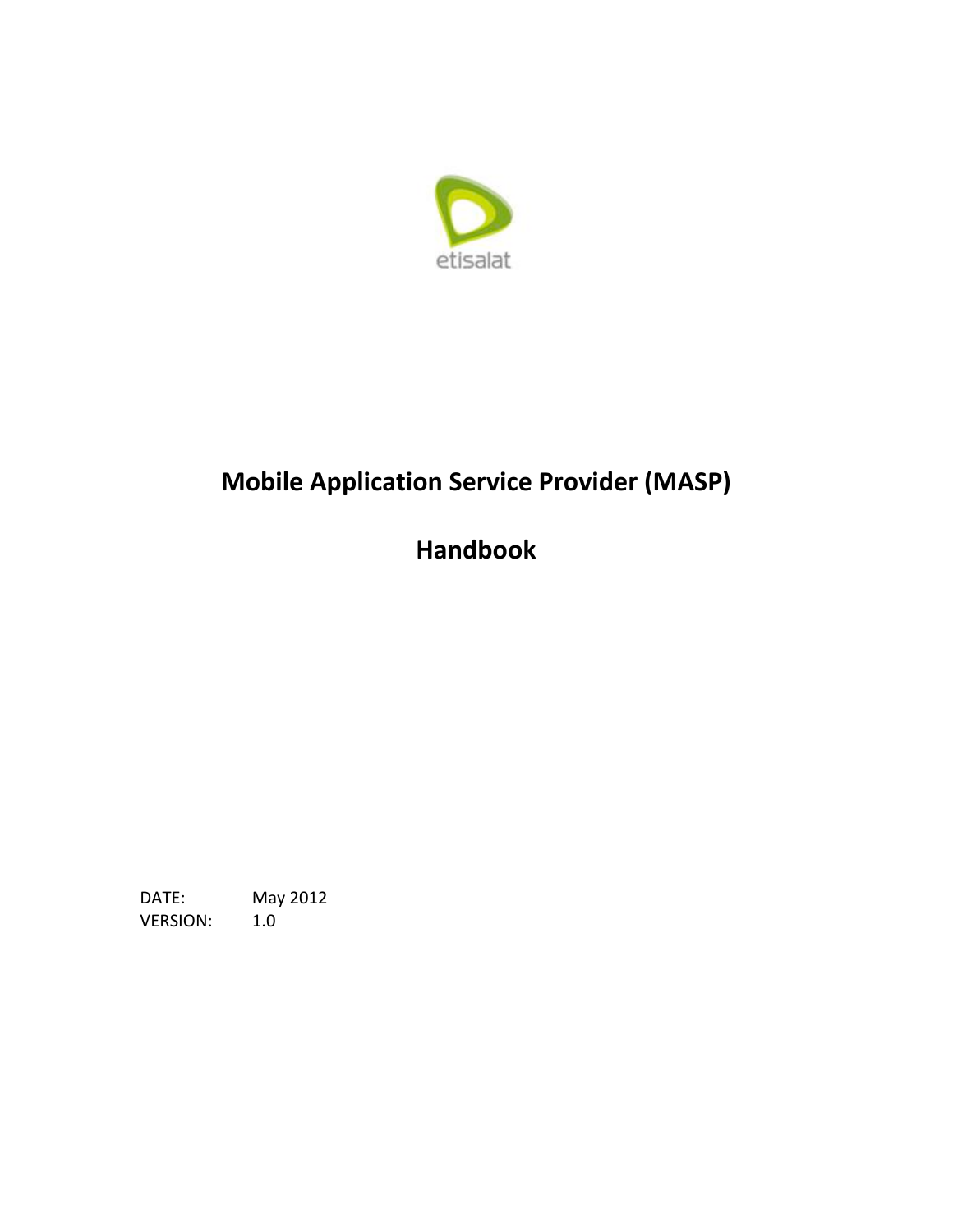# **TABLE OF CONTENTS**

| 1       |  |
|---------|--|
| 2       |  |
| 3       |  |
| 4       |  |
| 4.1     |  |
| 4.2     |  |
| 4.3     |  |
| 4.3.1   |  |
| 4.3.2   |  |
| 5       |  |
| 5.1     |  |
| 5.2     |  |
| 5.3     |  |
| 5.3.1   |  |
| 5.3.2   |  |
| 5.3.3   |  |
| 5.4     |  |
| 5.4.1   |  |
| 5.4.1.1 |  |
| 5.4.1.2 |  |
| 5.4.1.3 |  |
| 5.4.2   |  |
| 5.4.2.1 |  |
| 5.4.2.2 |  |
| 5.5     |  |
| 5.5.1   |  |
| 5.5.2   |  |
| 5.5.3   |  |
| 6       |  |
| 6.1     |  |
| 7       |  |
| 8       |  |
| 8.2     |  |
| 8.3     |  |
| 8.4     |  |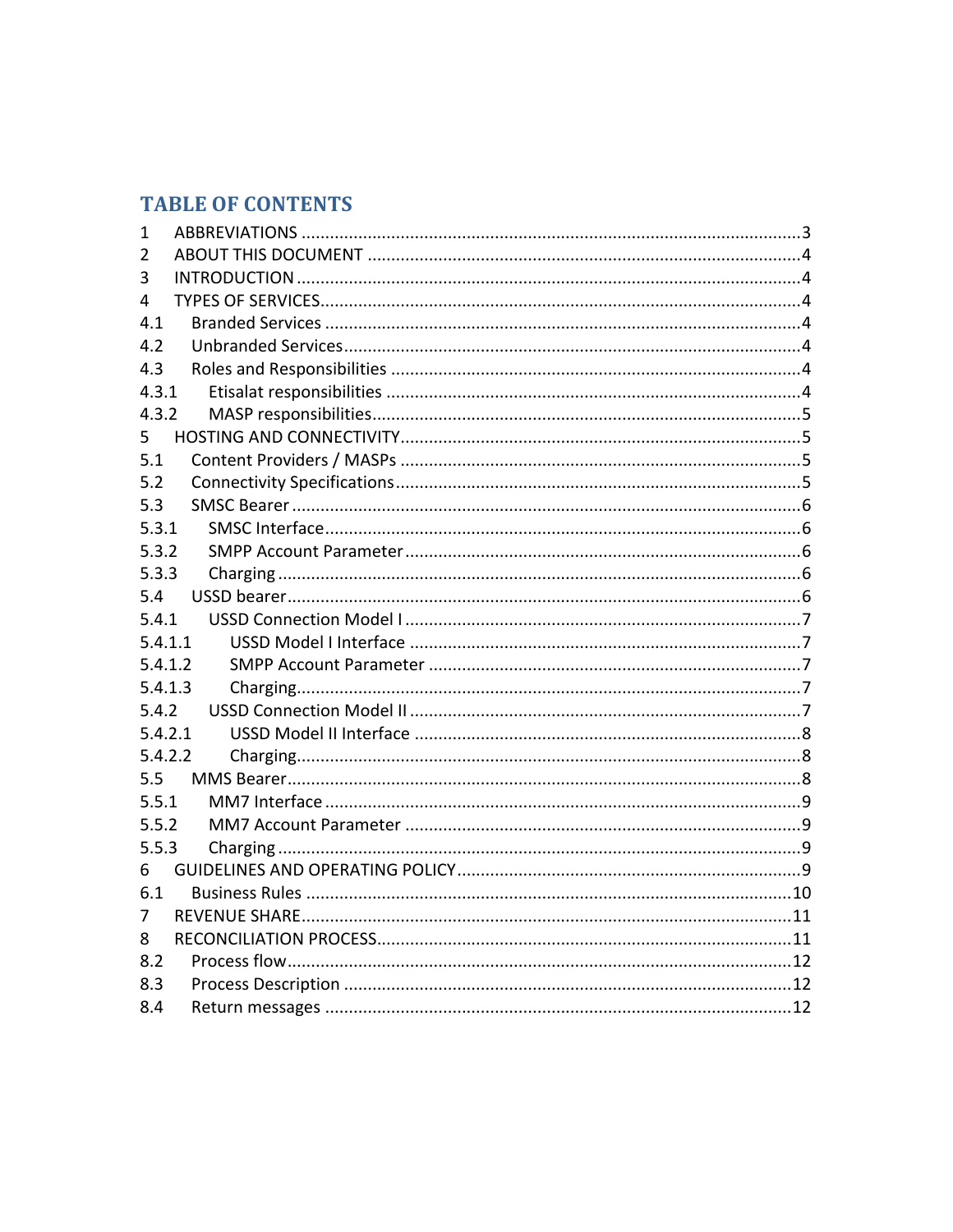#### **1 ABBREVIATIONS**

| <b>API</b>  | <b>Application Program Interface</b>               |
|-------------|----------------------------------------------------|
| <b>IDEA</b> | Integrated Development Environment for Application |
| GW          | Gate way                                           |
| <b>HTTP</b> | <b>Hypertext Transfer Protocol</b>                 |
| <b>MASP</b> | Mobile application service provider                |
| <b>MMS</b>  | Multimedia Message Service                         |
| <b>NOC</b>  | <b>Network Operation Centre</b>                    |
| <b>SMPP</b> | Short Message Peer-peer Protocol                   |
| <b>UAT</b>  | <b>Users Acceptance Test</b>                       |
| <b>USSD</b> | Unstructured Supplementary Service Data            |
| <b>VAS</b>  | Value Added Service                                |
| <b>VPN</b>  | <b>Virtual Private Network</b>                     |
| <b>WAP</b>  | <b>Wireless Application Protocol</b>               |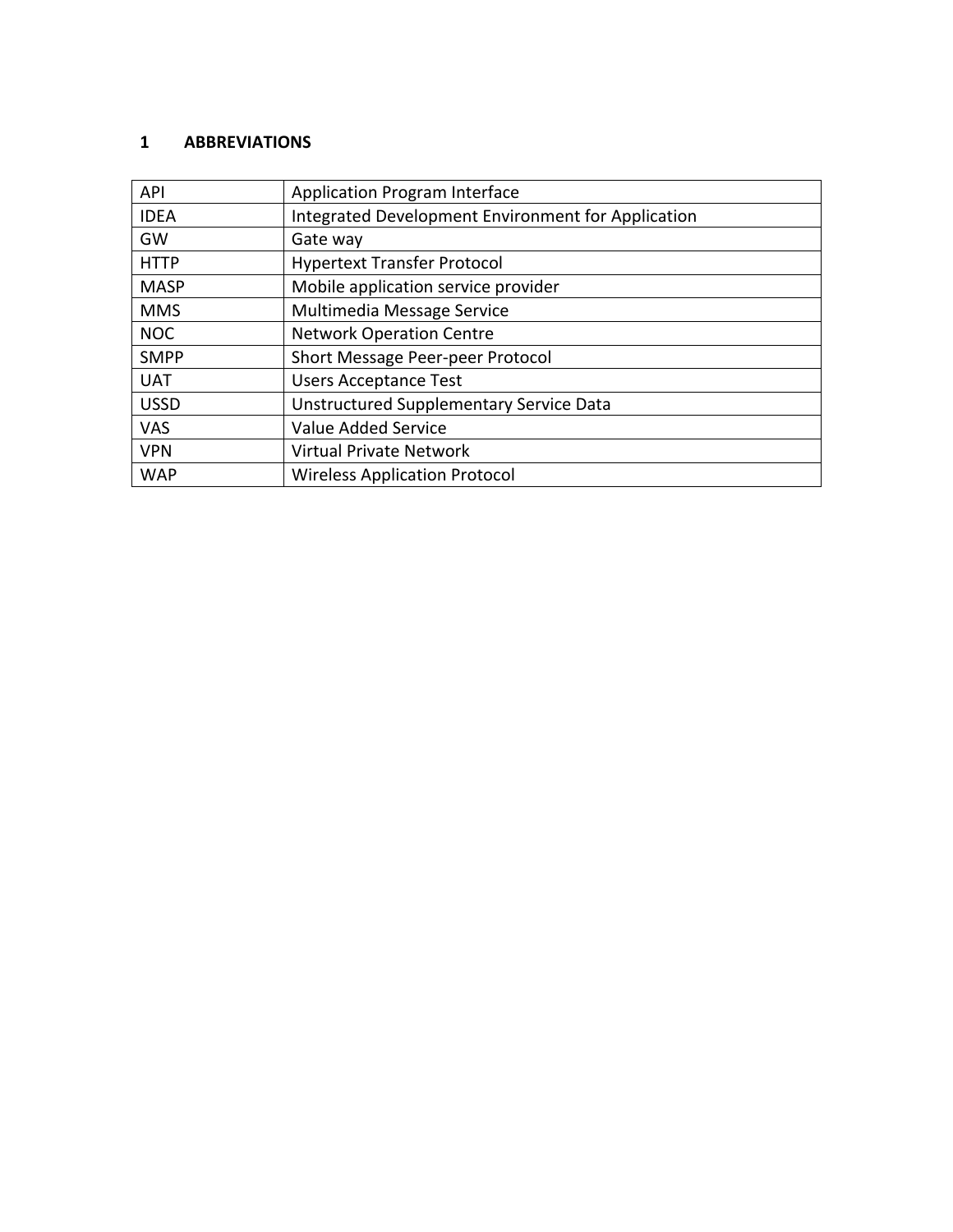# **2 ABOUT THIS DOCUMENT**

The document outlines the approved model for third party application service providers utilizing Etisalat Afghanistan network infrastructure to deliver connectivity solutions to clients.

#### **3 INTRODUCTION**

Etisalat Afghanistan intends to leverage its network infrastructure to allow MASPs to offer services either for their own purpose or to their clients. The framework described in this document is referred to as the Mobile Application Service Provider Model (MASPM) and the entities who offer such services are referred to as MASP.

For the purpose of this model, a MASP is any external party who wishes to, or is using the Etisalat network to offer content, product, or service to Etisalat subscribers either at a fee or at no charge. This document provides adequate information for MASPs wishing to connect to the Etisalat network.

The document details the **standard interfaces** and **service specifications**, **business rules** and **requirements** and **processes** that will be followed by MASPs who wish to connect to and use the Etisalat network infrastructure.

The handbook is only a framework for Etisalat Afghanistan - MASP operation model and NOT to be construed as an outright agreement or offer of any sort from Etisalat Afghanistan. Etisalat is not bound by the terms and conditions as stated in this document. All contractual issues shall be agreed, documented and signed by both MASP and Etisalat before it will be considered binding on Etisalat.

# **4 TYPES OF SERVICES**

#### **4.1 Branded Services**

These are services that Etisalat Afghanistan intends to brand and market as own services on the Etisalat network.

#### **4.2 Unbranded Services**

In this case the MASP simply uses the Etisalat network as a transport medium with which to offer content / services.

#### **4.3 Roles and Responsibilities**

#### **4.3.1 Etisalat responsibilities**

 $\blacksquare$  Provide the network infrastructure and transport layer.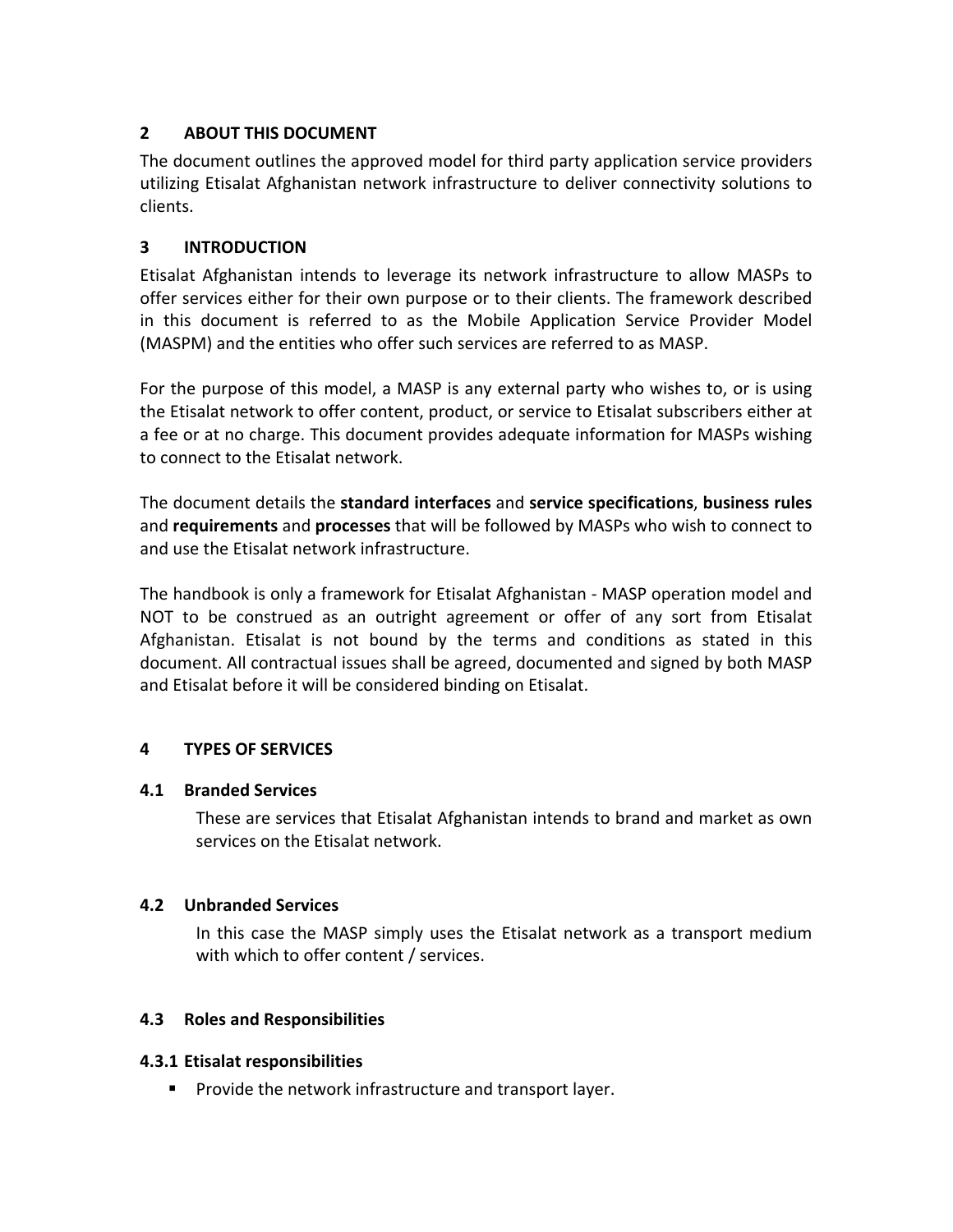- Publish standard processes and procedures
- **Publish standard interface specifications**
- Bill subscribers for accessed content, product, or services.

#### **4.3.2 MASP responsibilities**

- **Provide content, product, or service.**
- Obtain the approval and fee of shortcode from the regulatory (ATRA)
- **Development, maintenance, support and market the content, product or** services.
- **Price content, product, or service.**
- **E** Maintain an information portal where subscribers can view and understand the modalities of the service.

# **5 HOSTING AND CONNECTIVITY**

#### **5.1 Content Providers / MASPs**

Etisalat offers the following bearers commercially ready at the moment

- **SMS**
- USSD
- EDGE for data services (MMS, WAP and Internet)

# **5.2 Connectivity Specifications**

The connection to Etisalat bearers shall either be a direct or indirect connection.

1. Direct connection: Available only on specially critical services, direct connection would involve hosting the  $3<sup>rd</sup>$  party's hardware infrastructure within Ftisalat DMZ.

The MASP shall be responsible for their installation bearing in mind the following:

- MASP will provide hardware that fits Etisalat specification.
- MASP will provide on-site support for such platforms installed within Etisalat DMZ.
- MASP will handle all patch management and anti-virus update relating to their platform.
- 2. Indirect connection: Indirect connection would involve third parties hosting the hardware infrastructure within their premise and connect to Etisalat network through a secured channel. The connectivity details are presented in 5.3 and 5.4.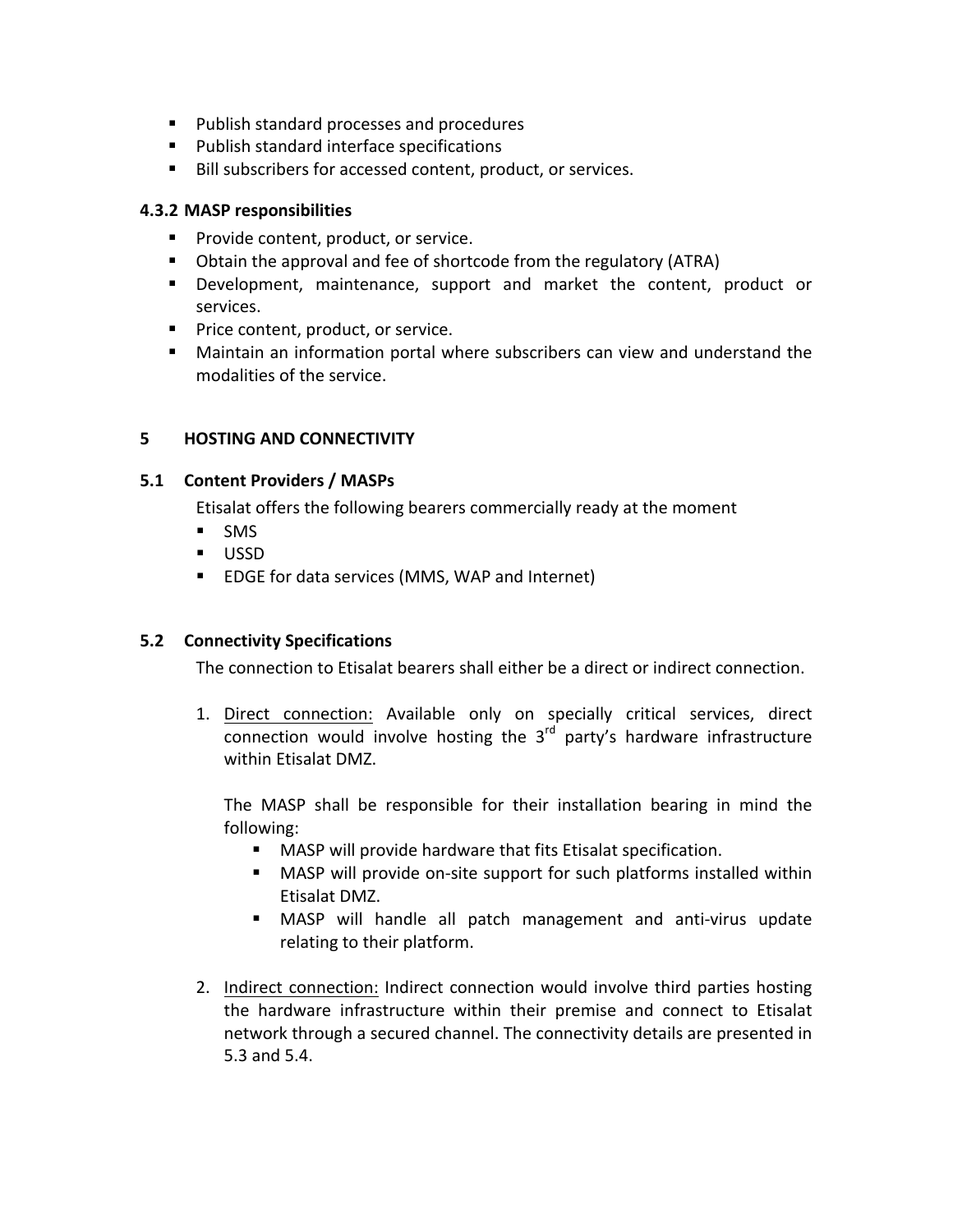#### **5.3 SMSC Bearer**

EMTS Short Message Service Centre is a store and forward platform that support both text and binary messages.





#### **5.3.1 SMSC Interface**

The SMSC platform support both **SMPP 3.3** and **SMPP3.4**.

#### **5.3.2 SMPP Account Parameter**

Parameter required for SMPP account creation and will be made available to MASP includes the following:

- (a) Account Name
- (b) Account Password
- (c) Port Number
- (d) Short code

# **5.3.3 Charging**

Supported charging models include:-

- 1. Charging per request
- 2. Monthly based charge

# **5.4 USSD bearer**

Unstructured supplementary service data is a text information switching service through which mobile station connects session with application server through USSD platform.

There are two (2) connection models to be supported as shown below;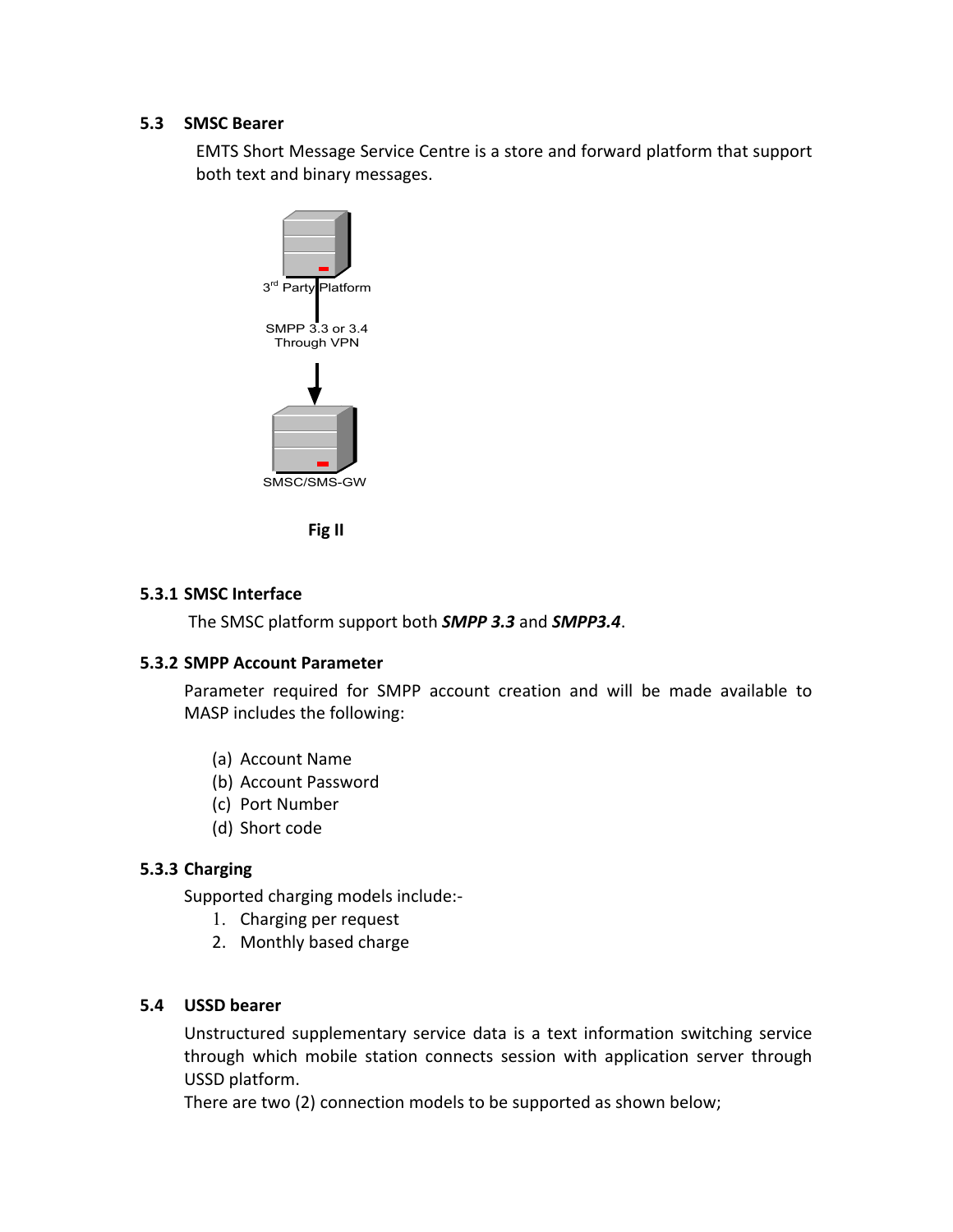#### **5.4.1 USSD Connection Model I**

With this model, the user can only receive response via SMS.



**Fig III**

#### **5.4.1.1 USSD Model I Interface**

The SMSC platform support both **SMPP 3.3** and **SMPP3.4.** The connection is to be provided through a virtual private network.

#### **5.4.1.2 SMPP Account Parameter**

Parameter required for SMPP account creation and to be provided to MASP includes the following:

- a. Account Name
- b. Account Password
- c. Port Number
- d. Short code

#### **5.4.1.3 Charging**

Product and Services determine which charging policy to be implemented. This includes:

- 1. Charging per request
- 2. Monthly based charge

#### **5.4.2 USSD Connection Model II**

With this model, the user can receive response via USSD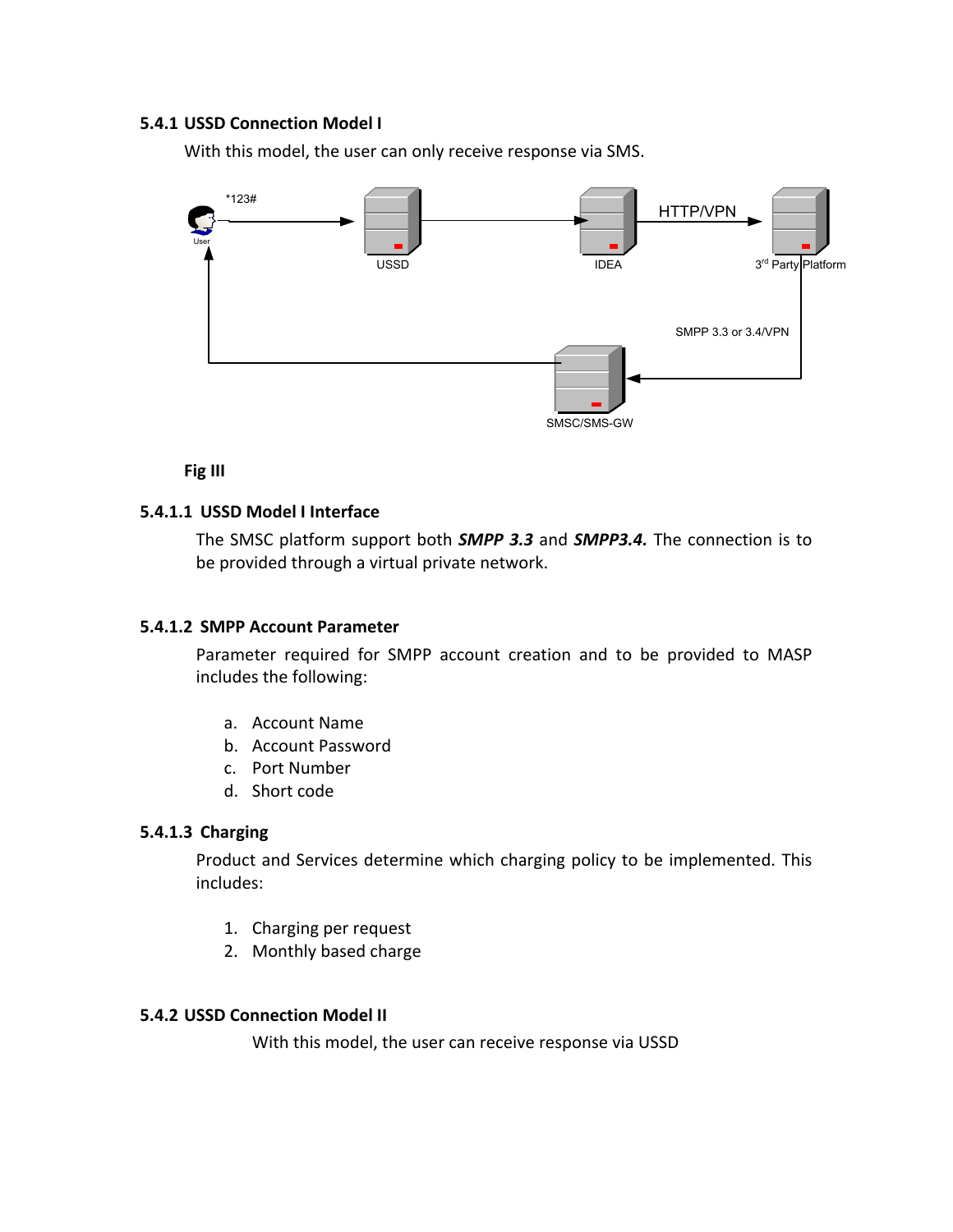

#### **5.4.2.1 USSD Model II Interface**

The USSDC platform support connection through Java API to be routed through a virtual private network (VPN).

#### **5.4.2.2 Charging**

The charging models supported include:

- 1. Charging per request
- 2. Monthly based charge

#### **5.5 MMS Bearer**

EMTS Multimedia messaging center is a platform that support sending of messages which include multimedia objects (images, audio, movies) etc.

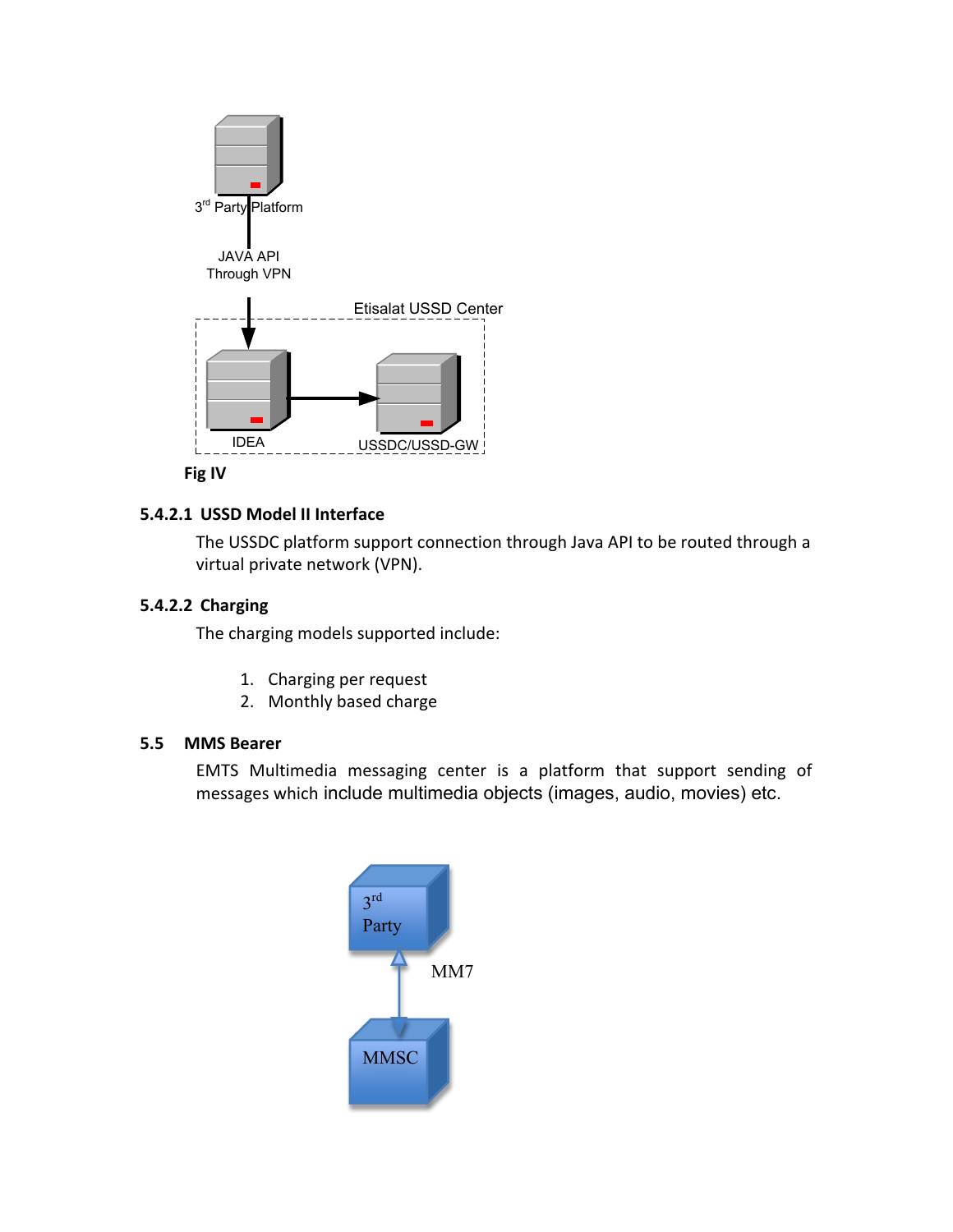**Fig II**

#### **5.5.1 MM7 Interface**

The MM7 interface supports Simple Object Access Protocol (SOAP) version 1.1.

The communication bearer protocol is HTTP/1.1.

#### **5.5.2 MM7 Account Parameter**

Parameter required for MM7 account creation and will be made available to MASP includes the following:

- (a) Enterprise name
- (b) IP address
- (c) URL
- (d) Account name
- (e) Password

#### **5.5.3 Charging**

Supported charging models include:

- 1. Charging per request.
- 2. Charge by Volume
- 3. Monthly based charge

#### **6 GUIDELINES AND OPERATING POLICY**

- a) MASP shall download application form on Etisalat corporate website. If okay with the terms and conditions as provided in this handbook, the MASP will be required to fill the form and send to the masp@etisalat.af
- b) All applicable fees cost and/or revenue share models are determined by the type and scope of the MASP request.
- c) This model currently applies to services offered to Etisalat subscribers only until such a time that additional information is made available to change the status.
- d) MASP will determine applicable service tariffs in conjunction with Etisalat according to approved tariff bands.
- e) The MASP is solely responsible for the development, maintenance, and administration of the service.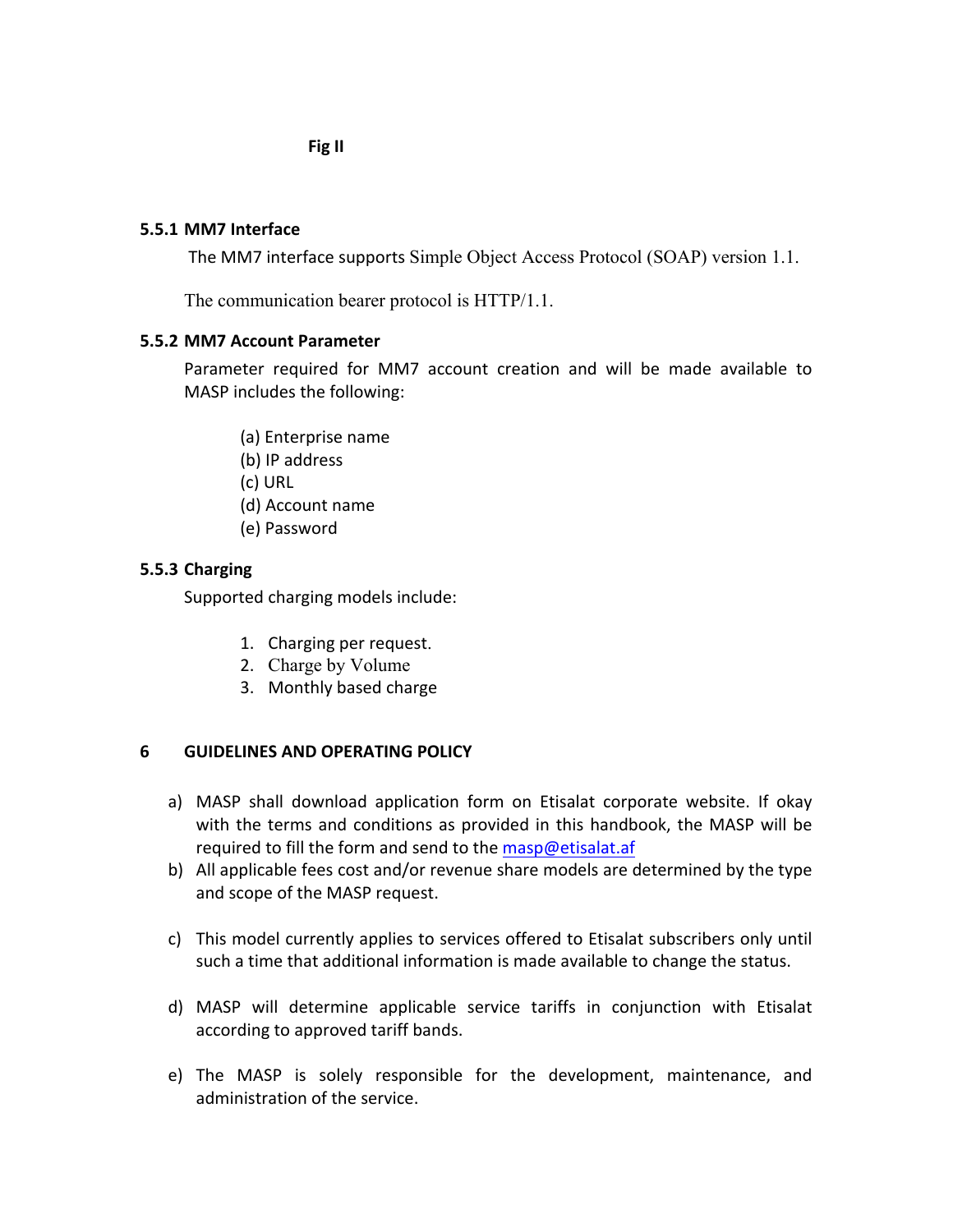- f) Services are developed and offered on the Etisalat network by the MASP on the basis of standard rules and processes / procedures and agreements.
- g) Etisalat Customer Care unit will offer support in the management of MASP offers as follows:
	- Etisalat will offer 1st level support for services branded by Etisalat.
	- MASP will offer 1st level support for services branded by the MASP. This means subscribers/customers will be prompted to call MASP directly.

#### **6.1 Business Rules**

The business rules below shall apply

- **For each proposed Value Added Services (VAS) offering, MASPs must provide** evidence of rights to use copyright material from the relevant copyright organization or body.
- MASPs must meet the technical requirements as defined in this handbook, for connection to the network, via the relevant bearer.
- Service request form shall be made available on the corporate website. The form completed by the MASP should be sent by email to masp@etisalat.af
- MASP must be fully registered with Etisalat as a business partner.
- **F** After being certified by Etisalat, an agreement shall be drawn and signed between the MASP and Etisalat Afghanistan. The agreement would detail service levels required by the MASP.
- MASPs would be required to make payment to Etisalat Afghanistan for use of the network.
	- o One-off connection fee of AFN 30,000 (Thirty Thousand Afghani Only)
- **Any** application that requires extra development effort outside the standard connectivity configuration outlined by Etisalat Afghanistan may require an additional service fee.
- **•** MASPs will be expected to generate a minimum amount of subscriber traffic monthly, from their services; otherwise a monthly fee as stated below will apply:

| Subscriber traffic per bearer | <b>Monthly Fee</b> |
|-------------------------------|--------------------|
| $0 - 2000$                    | AFN 30,000         |
| $2001 - 4999$                 | AFN 15,000         |
| 5000 and above                | AFN 0              |

There will be a 6 month moratorium upon MASP service commencement; after which payment of these fees will be applied. Etisalat Afghanistan reserves the right to *review this.*

■ Zero-rated Codes implies that the campaign owner bears the cost of the SMS, as against the subscriber, except otherwise agreed.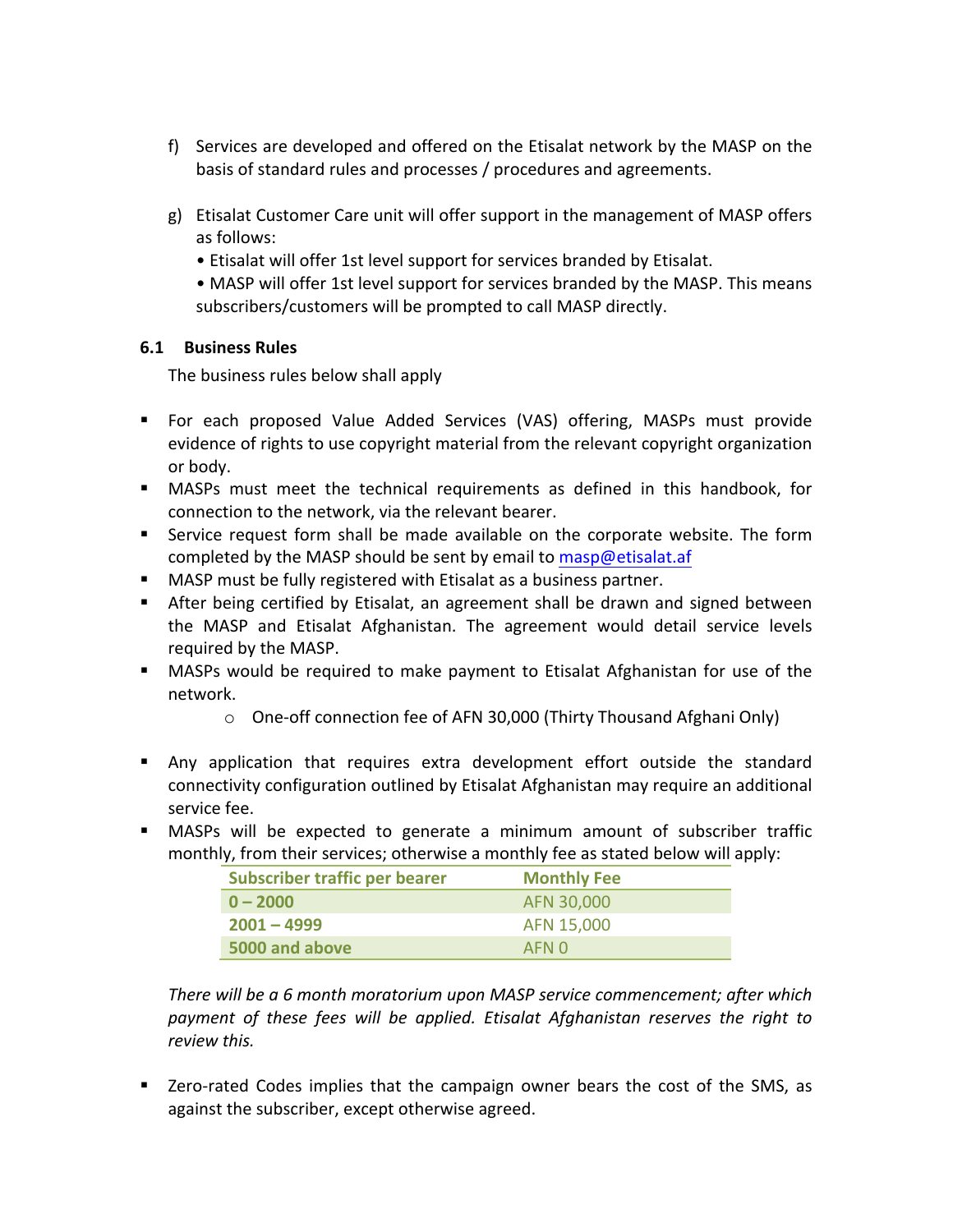Upfront payment for a determined number of messages would be collected at specified until cost for each message.

| s/n Minimum Volume  | <b>Tariff / SMS</b> |
|---------------------|---------------------|
| $50,000 - 150,000$  | AFN 1               |
| $151,000 - 300,000$ | AFN <sub>0.8</sub>  |
| Above 300, 000      | AFN <sub>05</sub>   |

The table below will guide this volume model:

#### **7** REVENUE SHARE

| The standard revenue share model for the Unbranded from Etisalat services: |                         |                         |  |  |  |
|----------------------------------------------------------------------------|-------------------------|-------------------------|--|--|--|
| <b>Service type</b>                                                        | <b>Revenue share to</b> | <b>Revenue share to</b> |  |  |  |
|                                                                            | <b>Etisalat</b>         | vendor                  |  |  |  |
| <b>SMS</b>                                                                 | 50%                     | 50 <sub>%</sub>         |  |  |  |
| <b>USSD</b>                                                                | 60%                     | 40%                     |  |  |  |

| For the branded Etisalat services: |                                            |                                   |  |  |  |
|------------------------------------|--------------------------------------------|-----------------------------------|--|--|--|
| <b>Service type</b>                | <b>Revenue share to</b><br><b>Etisalat</b> | <b>Revenue share to</b><br>vendor |  |  |  |
| <b>SMS</b>                         | 60%                                        | 40%                               |  |  |  |
| <b>USSD</b>                        | 60%                                        | 40%                               |  |  |  |

*Etisalat Afghanistan reserves the right to review the revenue share model, and notify the MASP accordingly.*

#### **8 RECONCILIATION PROCESS**

The Etisalat MASP Model provides a standardized process of providing MASPs with access to the Etisalat network infrastructure.